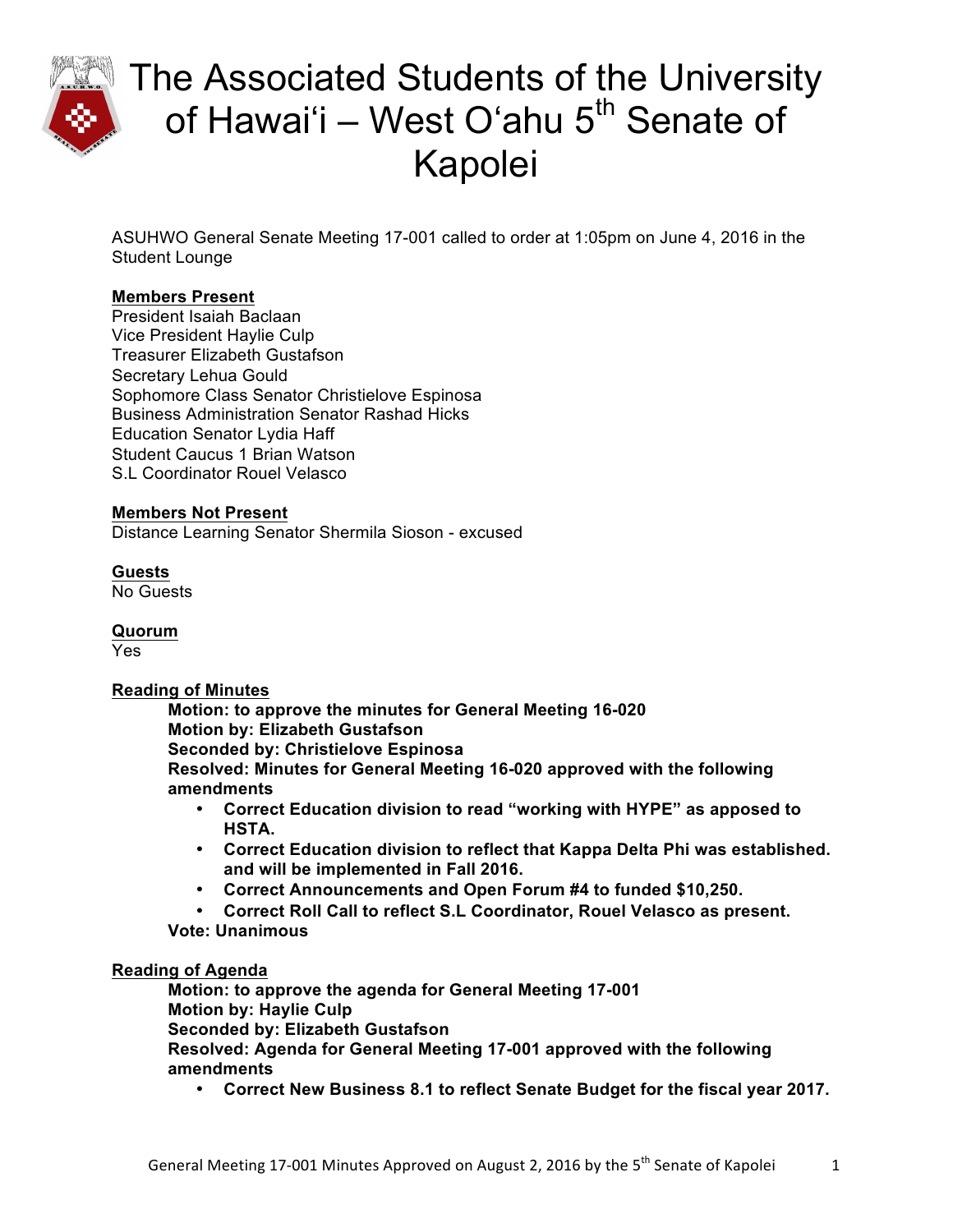

## • **Add New Business 8.5 Senate Fall Meetings Schedule Vote: Unanimous**

### **Internal Reports**

1. President

Attended the Chancellor Search Committee last Wednesday. Will be looking over potential candidates to replace Interm Chancellor Doris Ching. Will be sending out a discussion forum to which everyone can contribute questions that they'd hope to ask, from a student's perspective, in an interview with a potential candidate. Will also be following up with Vice Chancellor Judy Oliveria concerning the Star Advertiser and a coordinator for our standing committees. Will ask for volunteers for standing committees later on in the agenda.

2. Vice President

No new reports.

3. Treasurer Will present budget in New Business.

4. Secretary

No New Reports.

### 5. Advisors

a. Student Life Coordinator

To all those who are new to the Senate as well as the returnees, welcome to the first and only Senate meeting of the summer. We are very excited that you are all here and we are looking forward to working with each and every one of you. As the ASUHWO advisor, my role is not only to help you folks fulfill your tasks but to also help you folks personally develop as human beings. Not only is it my duty to see that you acquire the skills to effectively serve in your positions, but it is also my commitment to aspire growth from the time that you've joined the Senate until the time that you leave student government. That is one of my commitments to you folks. In addition, I will forward the shout out made by Interm Chancellor Doris Ching to the incoming Senate that was posted on the Chancellor's Office West Winds. Also, I believe next week there is a welcome for the Vice Chancellor of Academic Affairs. He hails from the University of Hawaiʻi at Mānoa campus so this is a prime position on campus as an administrator in dealing with the academics, in dealing with faculty members, instructors, ect. Throughout the rest of the semester, we will further discuss who belongs to which position on campus and what their kūleana or responsibilities are in that position. It is an exciting time to have a new administrator coming to campus.

- 6. Standing Committee Reports
	- a. Budget and Finance As a Budget and Finance Committee, we met and created a budget that will be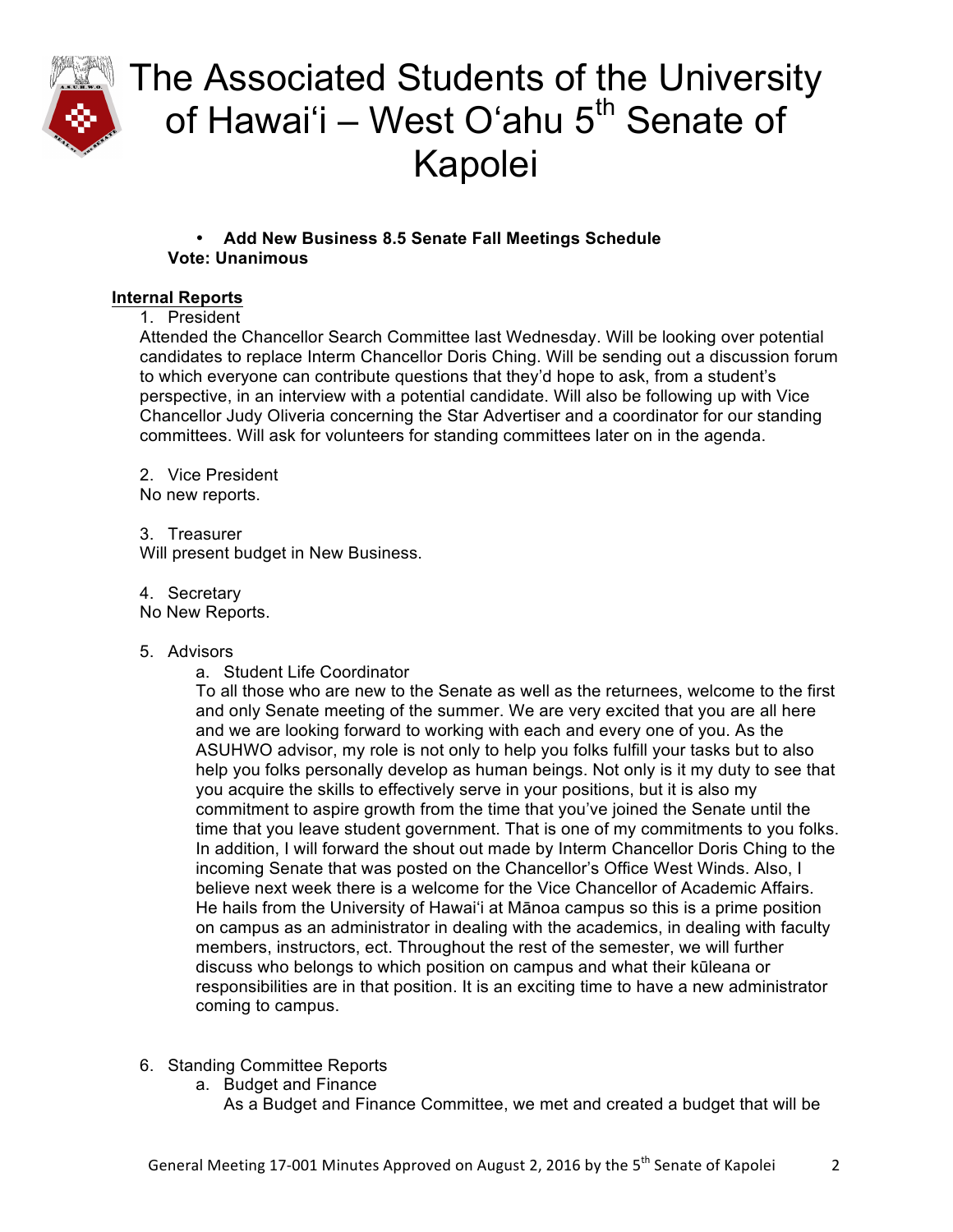

later presented to the Senate.

- b. Activities Need to assign senate members to this committee.
- c. Legislative Need to assign senate members to this committee.
- 7. Ad Hoc Committee Reports
	- a. Transition Committee Need to assign members to this committee.
	- b. Election Planning Committee Need to assign members to this committee.
- 8. Senators Report
	- a. Sophomore Class No New Reports.
	- b. Business Administration Division No New Reports.
	- c. Education Division No New Reports.
- 9. Caucus Ambassadors Report
	- a. Brian Watson No New Reports.
- 10. Campus Committee Report
	- No new reports as all committee meetings have been cancelled.
		- a. Communications Committee
		- b. Transportation Committee
		- c. Technology Committee
		- d. Health Committee
		- e. Strategic Planning Committee
		- f. Chancellor's Search Committee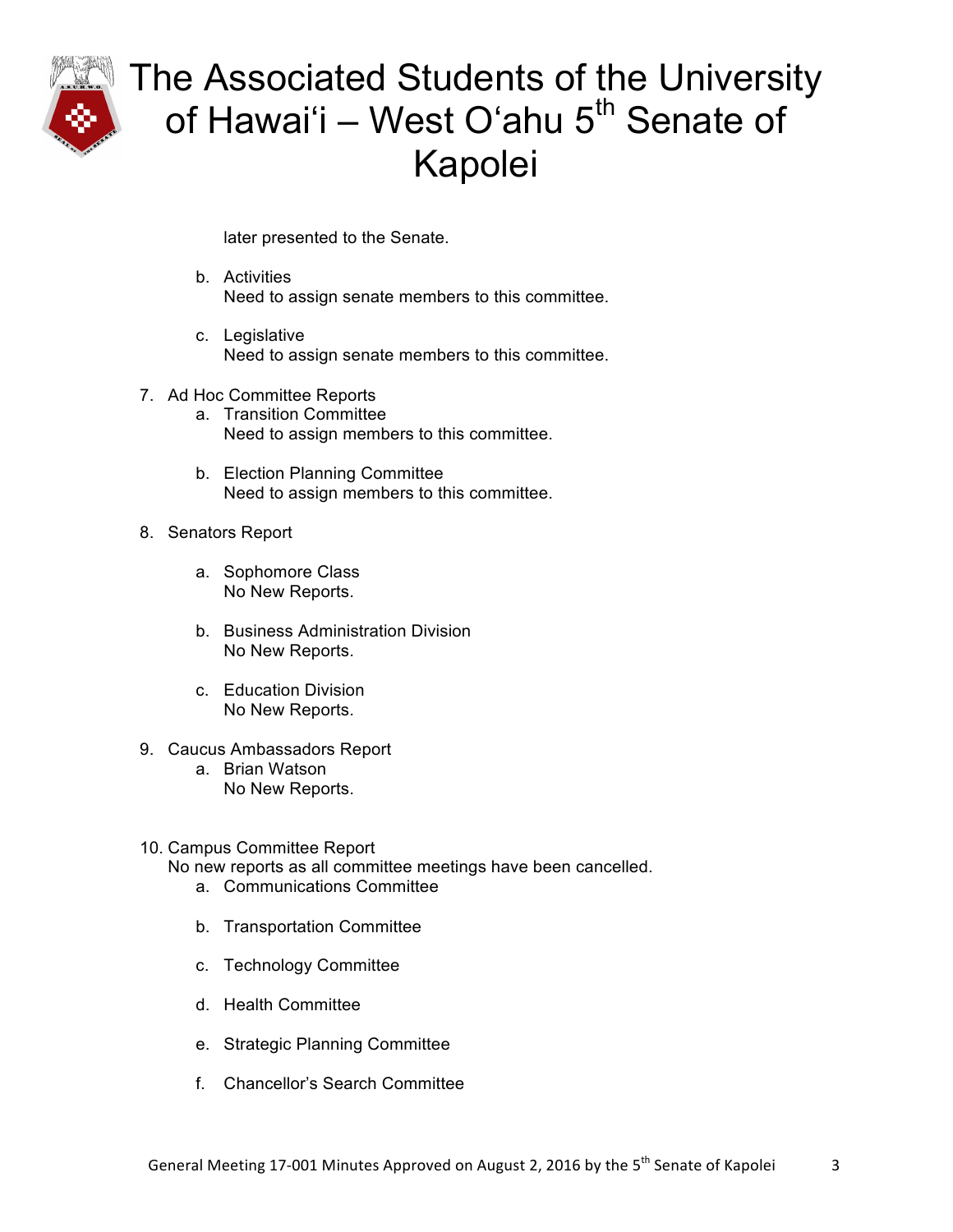

## **Unfinished Business**

1. ALA Aloha Girls State

Next week, ALA Aloha Girls State is beginning. This week, we've received an additional \$5,000 donation from the Women's Fund of Hawai'i. Therefore, we've now received \$17,000 for this year's ALA Aloha Girls State. We are using a large chunk of that money for next year's event. We have 32 girls attending and we will be sleeping at Tokai International. The old senate had agreed to host ALA Aloha Girls State but what that actually meant was never really identified. We discussed leading a bills and resolutions workshop but when brought up to the old president, there wasn't any interest in being involved. Therefore, we've found other volunteers to help out with the event but if you'd like to be involved you're more than welcome to attend. ASUHWO's logo is on all banners and in all handbooks in order to help advertise and promote UHWO's student government. They will arrive on Monday and be getting settled from 12pm – 2pm. If you'd like to see the life of the girls, that will be on Wednesday evening during our showcase for organizations or sponsors of the event. They will also be practicing their talents for that evening. Each one of these girls are juniors in high school and they've been selected because of great academic achievement, leadership, and community service. The purpose of this event is to help these girls develop citizenship and help them understand how to write bills and resolutions and what that can look like in the real world. So on Wednesday morning, they will go to the capital, debate their legislation, and return to campus. That night will be the showcase of all the organizations. If you would like to stay and watch them, they will be giving their campaign speeches, they will hold their final election for governor, lieutenant governor, and then they will have a talent show. If you folks would like to be involved, you are more than welcome to come. On Thursday morning there will be a breakfast for the sponsors. You are welcome to come at 10am if you'd like.

## **New Business**

1. Approving ASUHWO Budget Fiscal 2017

You all received an email with the recently created budget attached. This is what the Budget and Finance Committee, consisting of Lehua, Isaiah, Haylie and myself, have put together. If any of you would like to attend the Budget and Finance Committee meetings please feel free. We haven't set official dates yet for those meetings because we will wait till the beginning of the fall semester. So looking at the budget, what we did was budget for the entire year as opposed to by semester as was done in previous years. Typically, we serve approximately 2,500 students each year and of their student fees, which are paid by semester, we receive \$5, which gives ASUHWO a total of \$25,000. This leaves ASUHWO with \$32,117 as we were able to add leftover money from the last semester's budget. There are a few amounts that cannot be changed such as the Contract for Survey, which needs to be done every year, Compensation, which is everyone's stipends and was budgeted to reflect having a full Senate consisting of 11 members, and Mileage and Parking Reimbursements, which for example, are used to reimburse the Caucus Representative who may need to travel.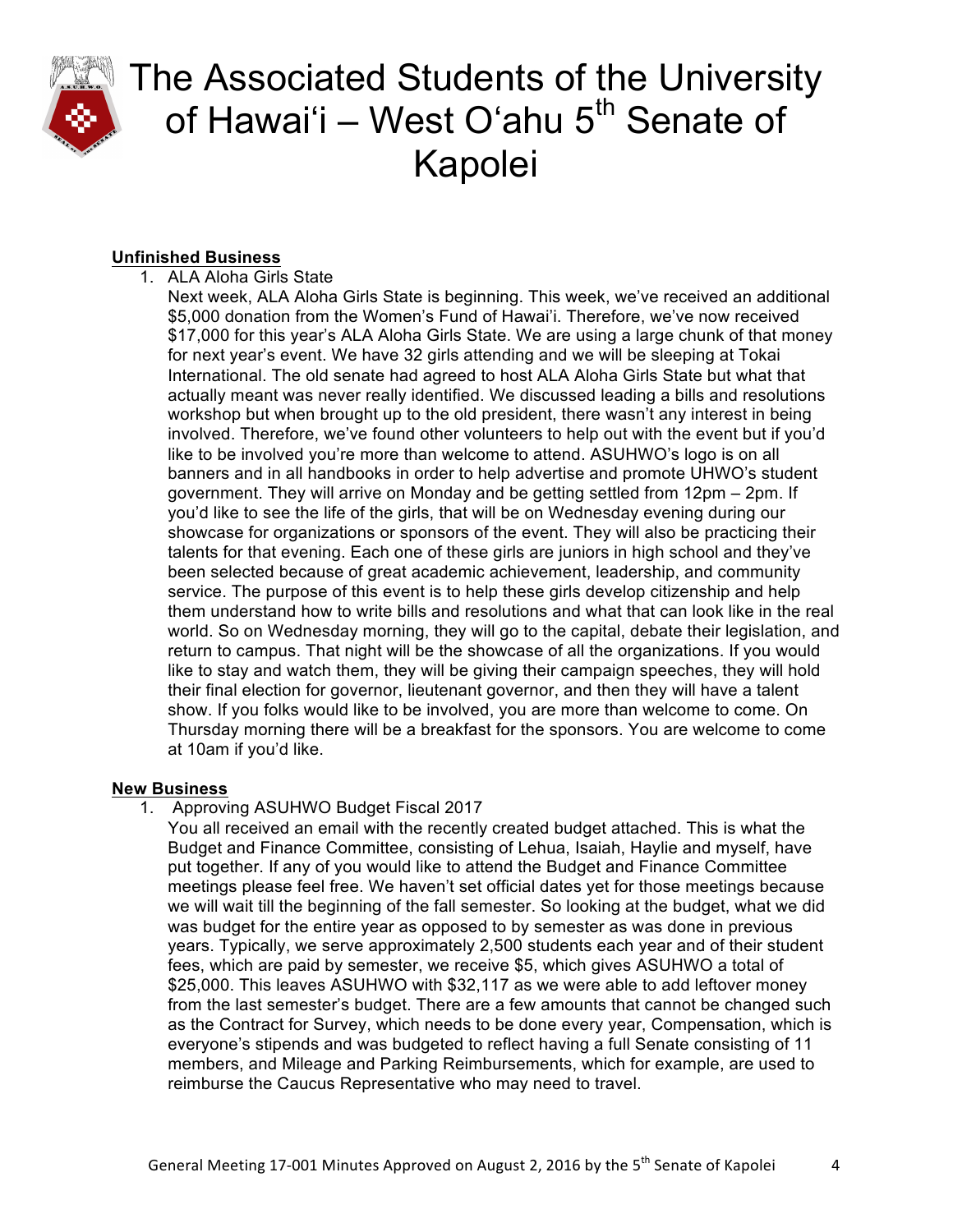

Amounts that can be amended include Training, Consumable Supplies, and Program Supplies. We calculated amounts for each of these sections by deducting money needed for the unchangeable sections of our budget from our total budgeted amount for the year and allocated the difference between these three sections. For Training, we will have fall and spring training to go over everyone's responsibilities and to make sure we all understand the main purpose and goal of ASUHWO. Past senates have gone on trips but what we've discussed as a senate is we want to better connect with the students on our campus; therefore, we'd like to hold our trainings closer to campus. For Supplies there are two sections: Consumable Supplies and Program Supplies. Consumable Supplies include office supplies and furniture. What we are going to do is take inventory of our supplies to determine what we need and can later figure out if we can reallocate some of those unused funds to another section of the budget. Program Supplies includes funds for student incentives and senator initiatives/programs, for example, Christie's condom initiate. Also up for discussion in relation to senator led or created programs is creating a ASUHWO scholarship to show students that we understand that college is expensive so we may give something such as a \$250 book store gift card.

Corrections to be made to the budget:

- Survey description: Survey student body about student needs, elections, ect.
- Compensation should be changed to Awards and description should read Awards for service for board

### **Motion: to approve Senate Budget 2017**

## **Motion by: Christielove Espinosa**

### **Seconded by: Haylie Culp**

**Resolved: Senate Budget 2017 approved with the following amendments**

- **Correct Survey Description to read "Survey student body about student needs, elections, ect."**
- **Correct Compensation to read Awards and description to read "Awards for service for board"**
- **Correct Program supplies monetary value from \$13,167.88 to \$13,167.89. Vote: Unanimous**

### 2. ASUHWO Passing the Torch Ceremony

It was discussed at our last executive board meeting that we may want to have a Passing the Torch Ceremony since the swearing in of new board members does not happen until fall. This would probably need to happen during the summer and would be planned to accommodate everyone's schedules. I wanted to bring this to the board to discuss if we would be interested in having this type of ceremony for the old senate and the new senate to pass on their positions.

The senate has decided that they are not interested in participating in a Passing of the Torch Ceremony with the old senate because it may be asking too much of them to come back and participate in this ceremony for us. But the senate is interested in creating this event for the next senate to come and pledging to be available to pass the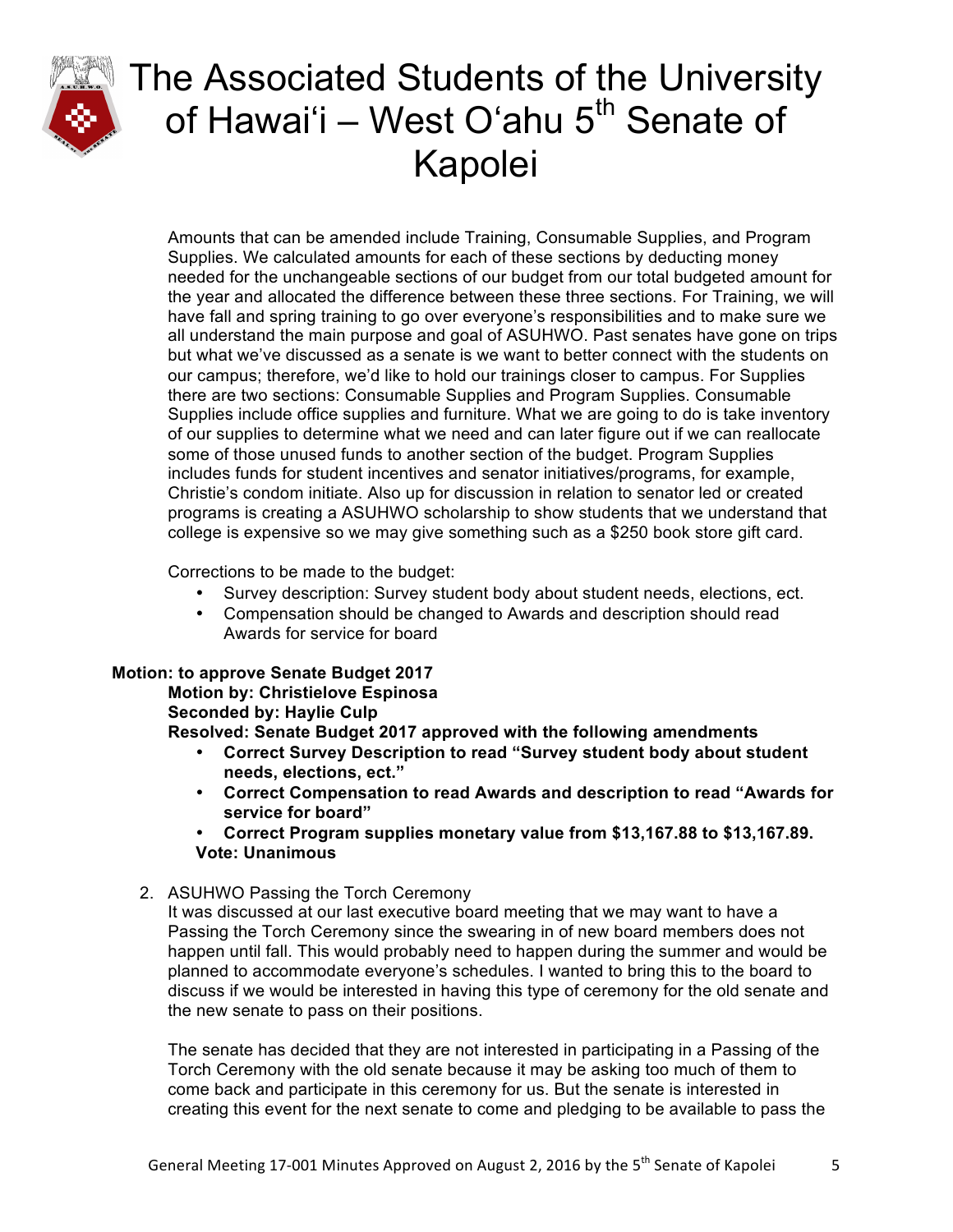

torch on to the next senate.

3. ASUHWO Training Retreat

There will be an overnight senate retreat on Tuesday, July 26, 2016 – Wednesday, July 27, 2016. We need to make sure that everyone is available to attend. What we are looking at doing when we all arrive is have our picture taken and we will use those headshots on whatever we post around campus. What we'd like is to have one picture of us all in our ASUHWO shirts and one picture of us all nicely dressed in casual business attire. If you haven't received an ASUHWO shirt, please see Rouel for a shirt. ASUHWO shirts are to be worn to senate meetings as our meetings will take place on school days. Plan to wear the shirt throughout the day in order to constantly represent ASUHWO. Students will then be able to relate your face to the pictures they see in classrooms and understand that you are a member of ASUHWO and you are present on campus. This will allow you to be more approachable for students if they do have any concerns they'd like to be brought to the board. At this retreat, we will also be discussing what ASUHWO represents and what our mission is on campus, how do we execute that mission, how are our meetings structures, what is the proper process to writing a bill and resolution, and how do we move through a meeting according to Robert's Rules of Order. Entirely, the goal of this overnight retreat is to bring all members together as a senate in order to strengthen us all as a newly formulated team.

Everyone has agreed to attend.

4. Assigning Standing Committees

Student government has three standing committees, Activities, Legislative, and Budget and Finance. The Activities Committee is in charge of planning and organizing ASUHWO's involvement in campus wide activities such as West Fest and Fall Fest. The Activities Committee will also attend campus wide committee meetings for those activities. The Legislative Committee is in charge of tasks such as reviewing bills and resolutions and constantly updating the ASUHWO constitution and bylaws. The Budget and Finance Committee is responsible for creating an ASUHWO budget as Lizzy did for the fiscal year 2017. The Budget and Finance Committee is also responsible for looking over bills, approving bills, and deciding how to allocate funds for bills presented to the Legislative Committee. These are the responsibilities you will take on when joining one of the three committees and senators are required to serve on at least one committee. The purpose of these standing committees is so that discussion of these items takes place at committee meetings and when brought to the senate, the committee is able to give a quick and detailed report. Standing committee meetings, similar to executive and senate meetings, should also be advertised and made public to students.

The Budget and Finance Committee is chaired by the Treasurer; Rashad Hicks, Lydia Haff, and Brian Watson will join the Budget and Finance Committee. Christielove Espinosa will join the Activities Committee. Christielove Espinosa will join the Legislative Committee and Brian Watson is interested in joining. The chair for each committee is in charge of planning committee meetings.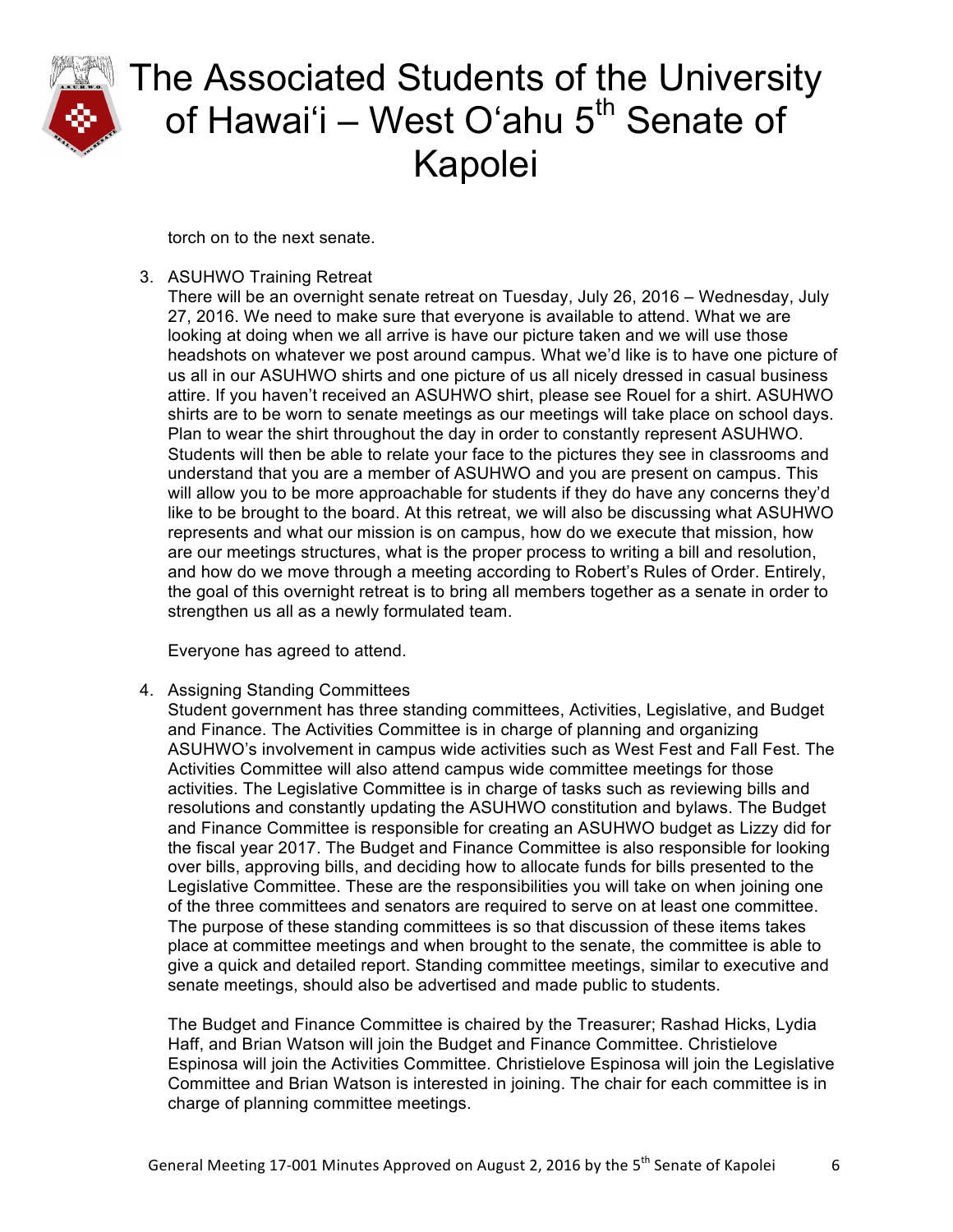

The first assignment for the Activities Committee is to plan ASUHWO's involvement in Punua Days on August  $11<sup>th</sup>$  and  $12<sup>th</sup>$ . The Activities Committee will also need to begin planning an activity for the first Welcome Back week of the Fall Semester and for Club Rush, happening in either the second or third week of school.

There are three campus committees. The Health Committee, Transportation Committee, and the Technology Committee. These committees include senate members, teachers, and faculty.

The Transportation Committee is in charge of transportation aspects of our campus such as the shuttles we provide and the new bus shelter that is to be put in place. The Technology Committee is in charge of the technological aspects of the school budget. The Health Committee is in charge of the health fee that student's pay and deciding how to properly use those funds. These committees are responsible for properly utilizing student fees towards health, transportation, and technology components of West Oahu. Normally, two members will serve on each of these committees. Isaiah will continue to serve on the Transportation Committee and Haylie will join him.

### **Motion: Three-Minute Recess Motioned by: Haylie Culp Second by: Isaiah Baclaan**

Lehua and Rashad will join the Technology Committee. Elizabeth is on the Strategic Planning Committee, will step down from the 40<sup>th</sup> Anniversary Committee, and will join the Health Committee. Rashad is interested in sitting in on Health Committee meetings. Christielove is on the  $40<sup>th</sup>$  Anniversary Committee. All committee meeting times should be advertised to students. Isaiah will be meeting with Vice Chancellor Judy Oliveira to determine who will be chairing these committees.

5. Senate Fall Meetings Schedule

Meetings will take place on the first and third Tuesday of every month from 3pm – 5pm. These meeting times can also be used for committee meetings on the second and fourth weeks of the month. Meeting dates for the spring semester have not yet been set.

#### **Announcements and Open Forum**

**Meeting Adjournment at 2:26pm Motioned by: Elizabeth Gustafson Seconded by: Christielove Espinosa**